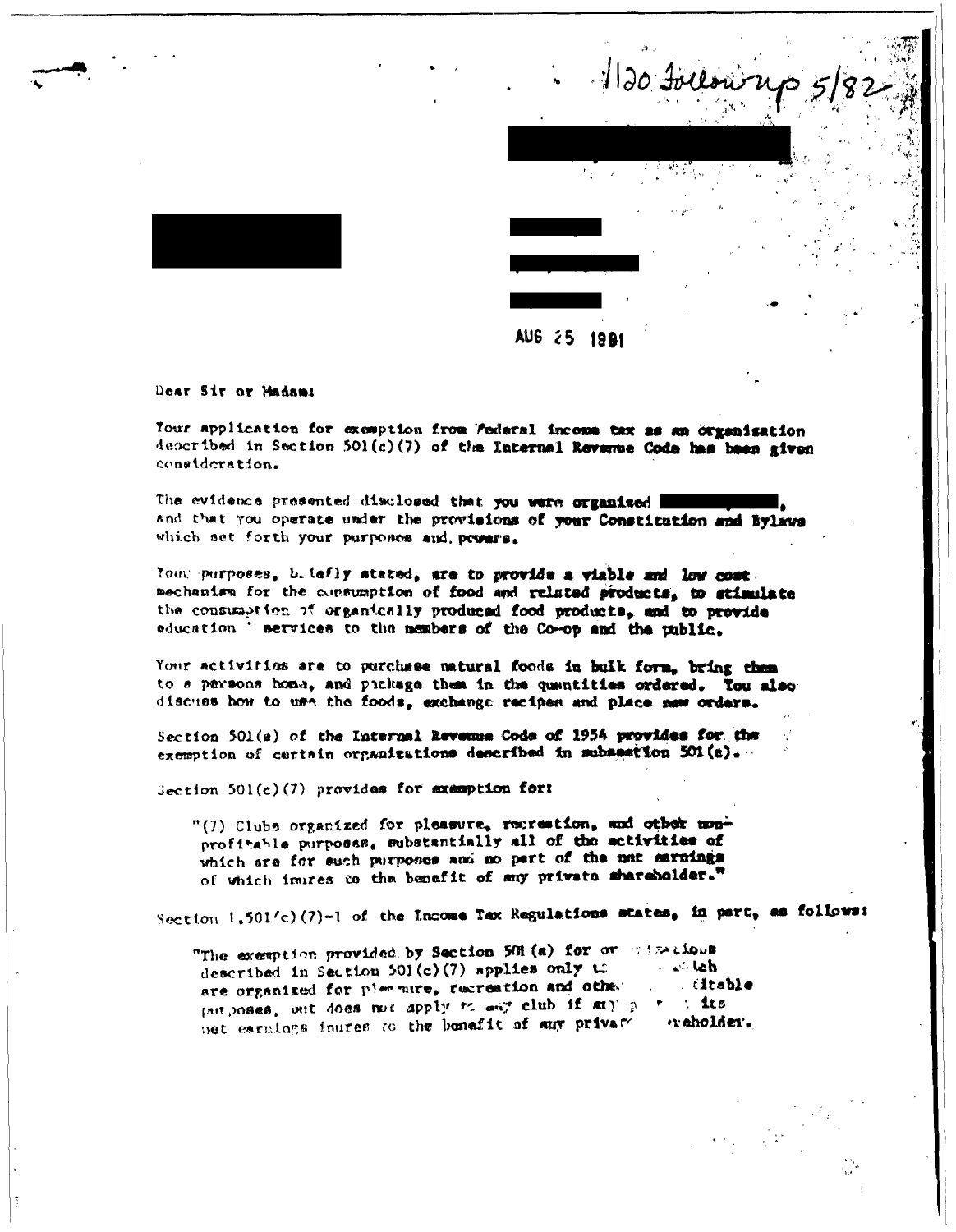In general, this exemption artends to social and racrestion clubs which are supported solaly by membership fees, dues an assessments."

Based upon the information submitted, it appears you are not originized and operated for pleasure and recreation, but that you are primorily operated to purchase natural foods in bulk and to distribute them muont. your members. Therefore, your setivities do not clearly establish that you are operated exclusively for those metivities described in. Section  $501(c)(7)$ .

We also considered your application under Code Section 501(a)(4).

The Income Tax Regulations Section 1.501(c)(4)-1(a) states that a sivic league or organization described in Section  $501(c)(4)$  may be exempt if it is not organized or opersted for profit and it is operated exclusively for the promotion of social welfare. The Regulations further describe social welfare activities as promoting in some way the common good and general velfare of the people of the community. An organization coming with a the purview of this section is one which is operated primarily for the pa. see of bringing about civic betternents and social improvements.

Revenue Ruling 73-349, 1973-2 Cummulative bulletin, page 179, describes an organization similar to your own. It deals with an organization forme! to purchase groups for the members at the lowest possible prices on a cooperative side. This may winner on was not recognized as baing example under Section  $501(c)(4)$  of the

We also considered your organization under Sulfion 27.

Section 521(h)(1) describes exempt farmers' cooperatives:

"The farmers' cooperatives exempt from taxation to the extent provided in subsection (a) are farmers', fruit growers', or like associations organized and operated on a cooperative basis (A) for the purpose of marketing the products of manbers or other producers, and turning back to them the proceeds of sales, loss the necessary marketing evenues, on the basis of either the quantity or the value of the products furnished by them, or (B) for the purposes of purchasing supplies and equipment for the use of members or other persons, and turning over such supplies and equipment at actual cost, plus wenessary expenses."